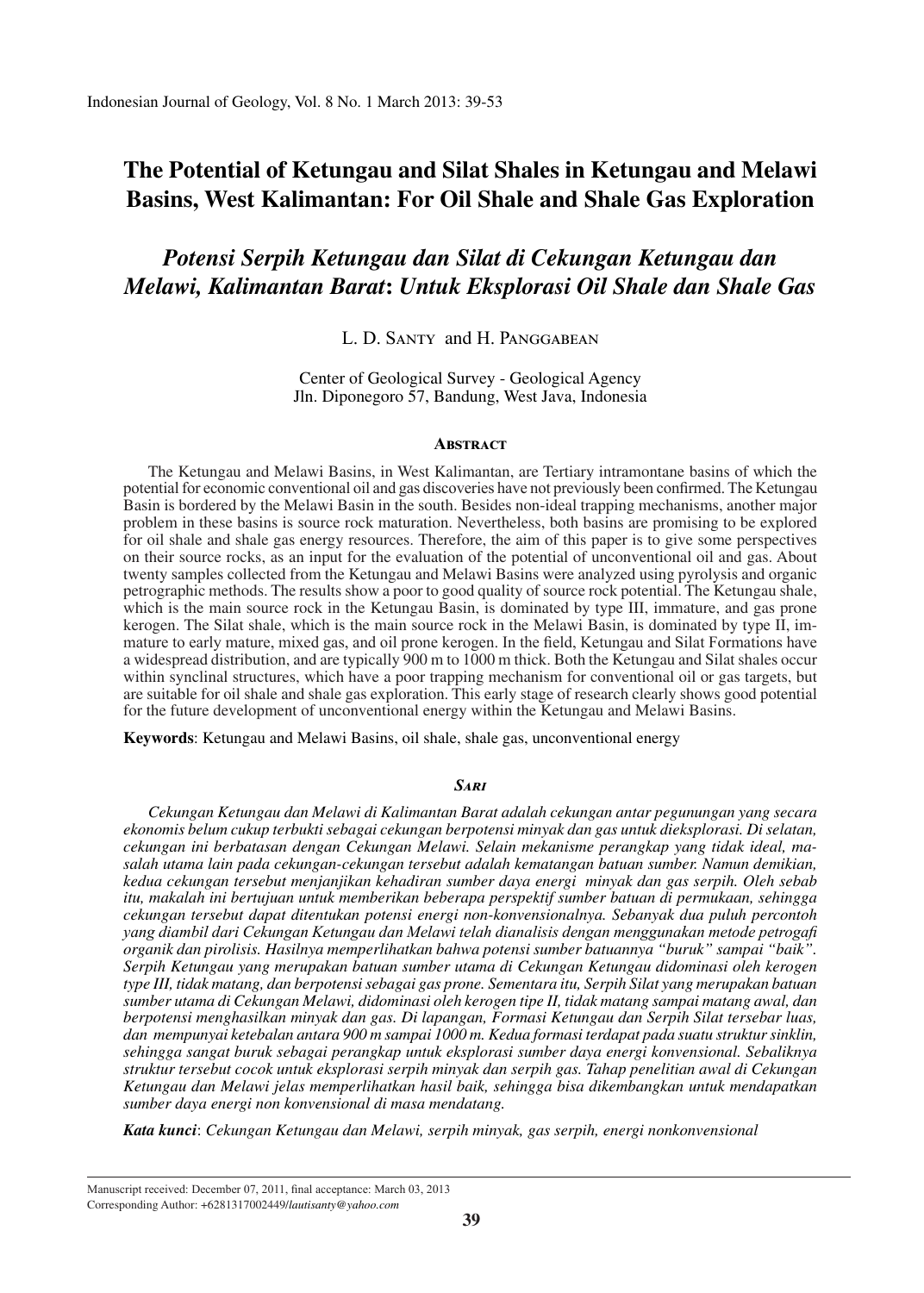### **Introduction**

### **Background**

The Ketungau and Melawi Basins are located in the West Kalimantan region, adjacent to the Malaysian border (Figure 1). The Melawi Basin, in the south is separated from the Ketungau Basin by the Semitau High. Tectonically, the Ketungau and Melawi Basins can be classified as intramontane basins. The Ketungau and Melawi basins are separated from each other by a belt of deep-water rocks and a belt of melange (Boyan Melange; Williams *et al.*, 1984). On the northern margin, the Ketungau Basin is also bounded by the Lubok Antu Melange (Tan, 1982).

Preliminary exploration and assessment of the Ketungau and Melawi Basins were carried out during 1980s and 1990s by several oil companies, including Pertamina and Canadian Occidental Petroleum (Canadian Occidental Petroleum Ltd, 1992). In 1995, Canadian Oxy also ran some seismic lines and drilled some wells, including well Kedukul-1 (Canadian Oxy, 1995). However, no economic discovery was made. The most recent assessment work is conducted by Lemigas Team, and resulted in the Kayan Play Model for Melawi Basin exploration (Lemigas, 2004; Yulihanto *et al*., 2006).

Recently, in 2009-2010, the Geological Agency carried out field work activities in the Ketungau



Figure 1. Regional geological pattern of Kalimantan (Halls and Nichols, 2002), showing rock unit distributions, structure and major lineament, and location discussed.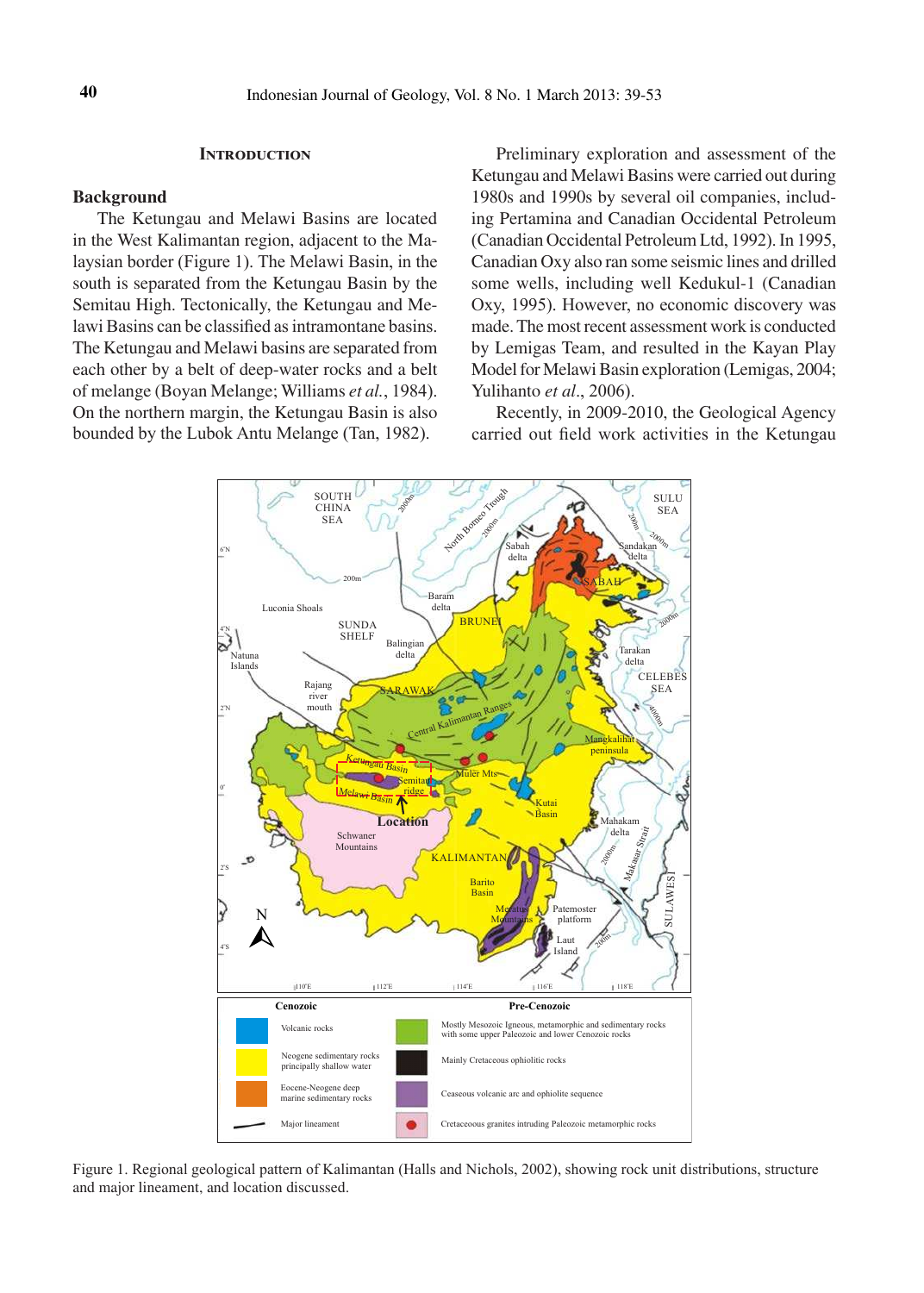and Melawi Basins, which was intended to collect field data, outcrop samples, and sedimentologic and stratigraphy data, as reported by Santy *et al.* (2009), Gumilar *et al.* (2009), Heryanto *et al.* (2009), Santy *et al.* (2010), and Gumilar *et al.* (2010). Observation had been done in the Ketungau Formation, outcropping in Ketungau and Sekalau River, and Silat Formation, outcropping in Silat Rivers and its tributaries in the Melawi Basin (Figure 2). The aim of the study is to assess the probability of petroleum source rock potential for hydrocarbon play in the Ketungau and Melawi Basins. Several samples had been selected for an organic geochemistry analysis.

### **General Geological Setting**

Tectonic activities in this region were controlled by the movement of Eurasian Plate to the southeast during Cretaceous - Early Tertiary. Pre-Tertiary tectonic activities created uplifting of Semitau Complex and Boyan Melange Complex separating the Ketungau and Melawi Basin (Williams *et*  *al*., 1984). Nevertheless, Halls and Nichols (2002) suggest that the Ketungau and Melawi Basins are not conventional foreland basin formed by loading of thrust sheets, indicated by the absence of thin skinned thrusting in the highly eroded areas.

The pattern of Ketungau-Melawi Basin boundaries follows the direction pattern of NW-SE strike slip zone developing during Eocene-Oligocene  $(\pm 30)$ Ma) at the Sundaland Margin in Kalimantan (Hall, 1996). A 45° counter clockwise rotation during Late Oligocene to Early Miocene  $(\pm 20{\text -}10 \text{ Ma})$  resulted in a basin configuration as observed today. The next Neogene tectonic activities caused an E-W trending thrust system (Yulihanto *et al*., 2006), sediment folding, and created Ketungau, Silat, and Melawi synclines, as well as Sintang anticline (Figures 1 and 2).

The base of Ketungau and Melawi Basins is not exposed, though there is a thick succession of lithic arenite sandstone sequence consisting of sandstone, silt, and mudstone. The thick sediment succession is a result of basin subsidence as the response of sedi-



Figure 2. Geological Map of Ketungau-Melawai Basins (Heryanto, 1993 a&b); showing location observations and sample locations during fieldwork conducted in 2009 & 2010.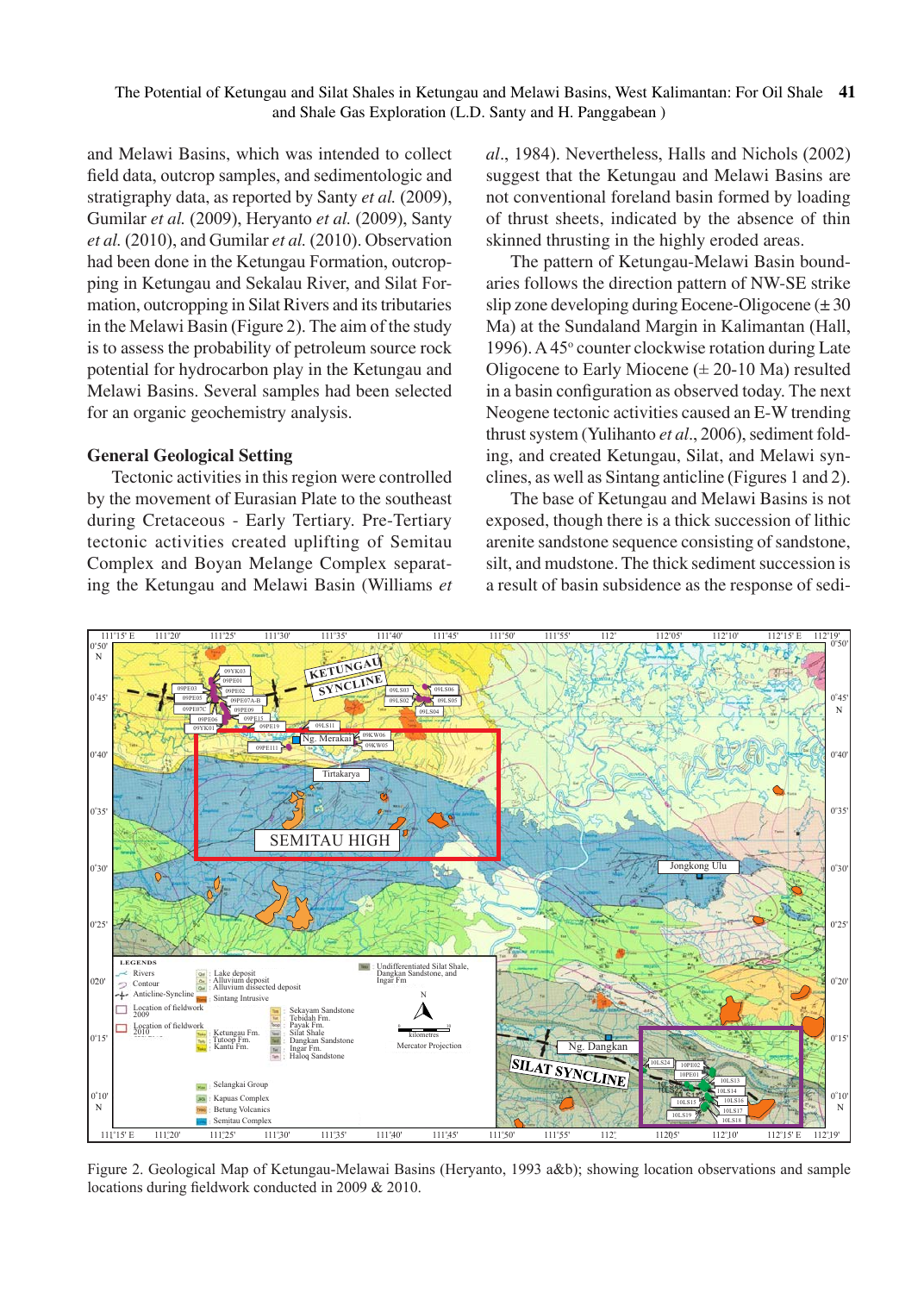ment infill in the boundary between a linear zone of granite and schist in the northern part (Semitau High), and the base of continental plate in the southern part (Schwaner Mountain Zone).

Sediment infill in the Ketungau-Melawi basin was dominantly from the eroded rocks of older orogen in the Kalimantan Island. Small part of sediment supply probably also comes from Indochina land (Halls and Nichols, 2002). High rate of clastic detrital sediment supply in this basin had suppressed the productive development of carbonate benthic, therefore no well developed carbonate sediments exist (Smith *et al*., 1990; Halls and Nichols, 2002).

Sedimentary phase of the Ketungau Basin occurred during Eocene until Oligocene, with the deposition of fluvial conglomerate unit gradationally change to be lacustrine and shallow marine sediment unit of Kantu Formation (Figure 3). The Kantu Formation is conformably overlain by a fluvial clastic unit of the Tutoop Formation and a fluvio-marine deposit of the Ketungau Formation (Pieters *et al.*, 1987; Heryanto *et al.*, 1993a&b; Supriyatna *et al.*, 1993).

Stratigraphic succession in the early development of the Melawi Basin has a similar characteristic and lithologic distribution with the Ketungau Basin. Those formations were deposited above the Pre-Tertiary basal sediments of Selangkai Formation (Figure 3; Heryanto *et al.*,1993a&b). The Haloq Formation, the oldest sediments deposited in the basin, is regarded as an equivalence of Lower Ketungau. This formation consists of fluvial quartz sandstone and conglomeratic unit, deposited during Upper Eocene. The Ingar Formation unconformably overlying the Haloq Formation, consists of alternating mudstone, silt, and fine sandstone of lacustrine deposit. The Dangkan Formation, which is considered to be equivalent to the Tutoop sandstone, was deposited unconformably over the Ingar Formation. It is followed by the Silat Shale, regarded to be equivalent to the Ketungau Formation, that was deposited during Oligocene. When the sediment deposition in the Ketungau Basin had terminated, the deposition in the Melawi Basin still occurred where fluvial units of the Payak, Tebidah, and Sekayam Formations were deposited (Pieters *et al.*, 1987, Pieters *et al.*, 1993)

### **Description of Ketungau and Silat Formations**

As a whole packet, the Ketungau Formation is 900 m thick, consisting of claystone, shale, silt,

fine sandstone, and thin bedded coal in the upper part (Figure 4a). Claystone layers usually contain silt or fine sand concretions and mollusk fossils of Gastropods and Bivalves. Ichnofossils of *Planolites*, *Thalassinoides*, and *Ophiomorpha* were sometimes found in some layers (Figure 5). Sandstone is usually micaceous and contains framboidal pyrite as an indication of marine influence (Stach *et al.*, 1982; Diessel, 1992). Shale layers are flaky, rich in organic matters, and contain mollusk fossils of Gastropods and Bivalves, of which some of them are in juvenile forms. The depositional environment of this formation is fluvio-marine, with the interval of shallow marine sediments appearing periodically (Heryanto *et al.*,1993a&b).

The Silat Formation consists of 1000 thick sediments, dominated by black carbonaceous mudstone, shale, slaty shale, minor dark coloured siltstone, fine- to medium-grained sandstone, and occasionally thin layer of coal (Figures 4b and 6). In several spots, there are also rich layers of Gastropod, Pelecypod, and plant remains. The depositional environment of Silat shale is fluvio-marine to open marine (Pieters *et al.*, 1987, Heryanto *et al.*, 1993a & b).

#### **Methods**

Field studies were carried out in 2009 (Santy *et al.*, 2009; Gumilar *et al.*, 2009, and Suyono *et al.*, 2009) within the Ketungau Basin, including the collection samples of the Ketungau Formation at the Ketungau and Sekalau Rivers and their tributaries (Figure 2). In 2010, the fieldwork (Santy *et al.*, 2010, Gumilar *et al.*, 2010) was continued within the Melawi Basin, including the collection of samples of the Silat Formation at the Silat River and its tributaries (Figure 2).

Several samples were carefully selected for the laboratory analysis, including eighteen samples of organic fine sediments for petroleum geochemistry analysis. Rock-Eval Pyrolysis and Gas Chromatography-Mass Spectometry (GC-MS) were carried out at Lemigas. Eight samples from the Ketungau Formation and ten samples from the Silat Formation were picked up for Rock-Eval Pyrolysis (Table 1) to test their total organic carbon (TOC), maximum temperature at the top of S2 peak ( $\rm ^oC,$  T<sub>max</sub>), the amount of free hydrocarbon (S1), the amount of hydrocar-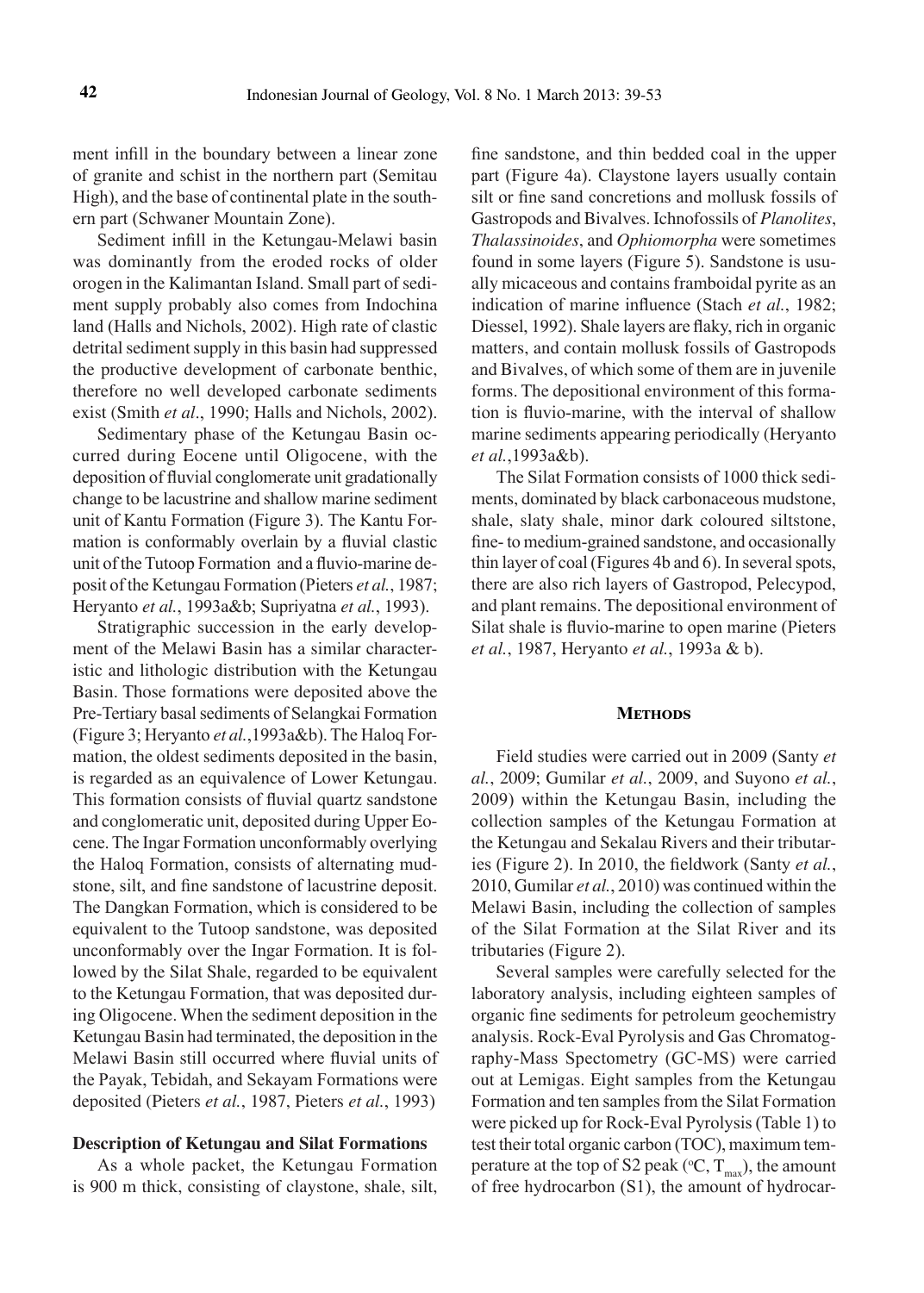

Figure 3. Stratigraphic comparison between Ketungau Basin and Melawi Basin, and Lupar-Serawak Valley (Tan, 1979; Heryanto *et al.* 1993 a&b).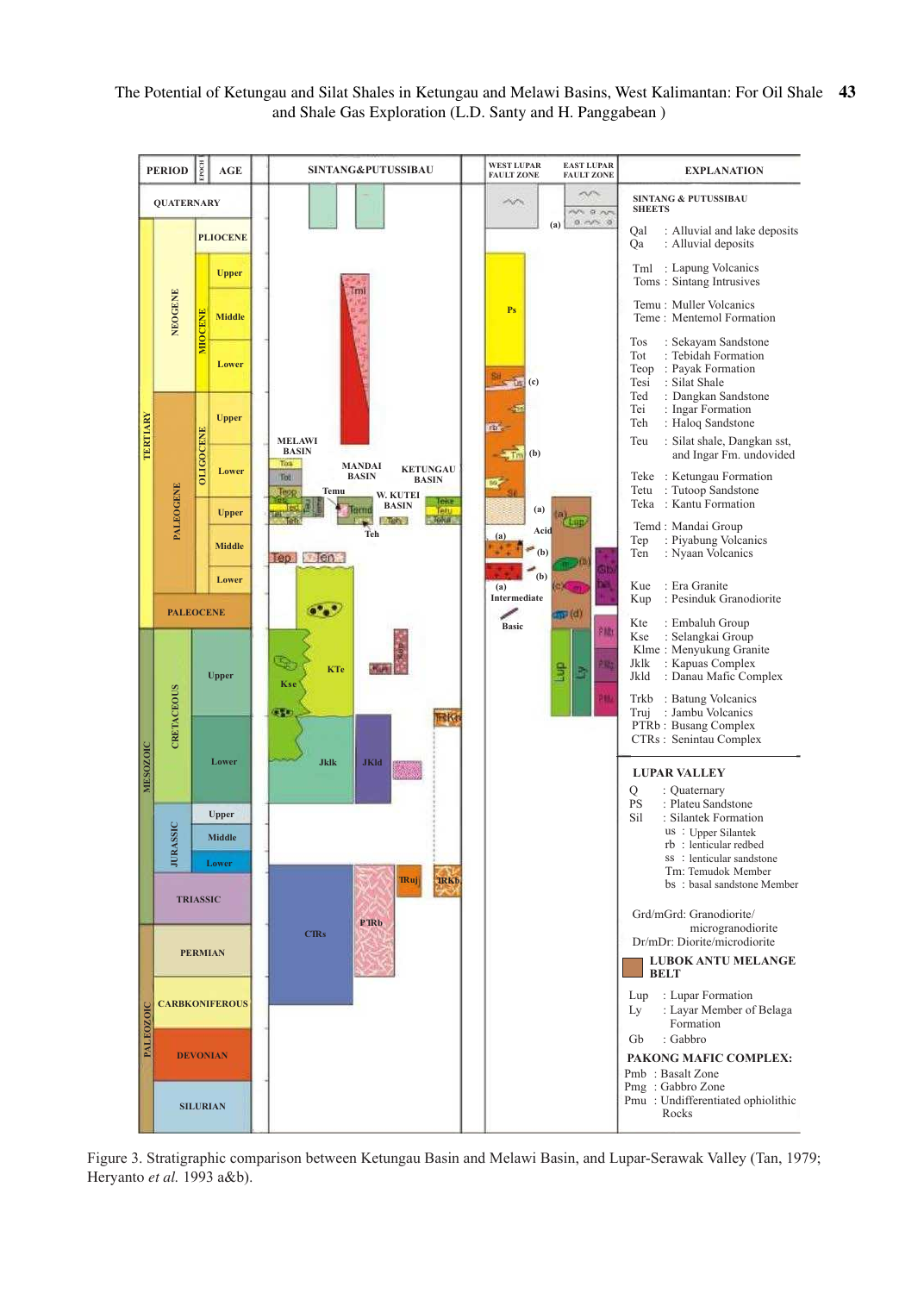

Figure 4. Stratigraphic sequence of Ketungau and Silat Formations. a. Ketungau stratigraphic sequence is taken from location 09LS02, Temiang Hill. b. Silat stratigraphic sequence is taken from location 10LS17, Pengga River.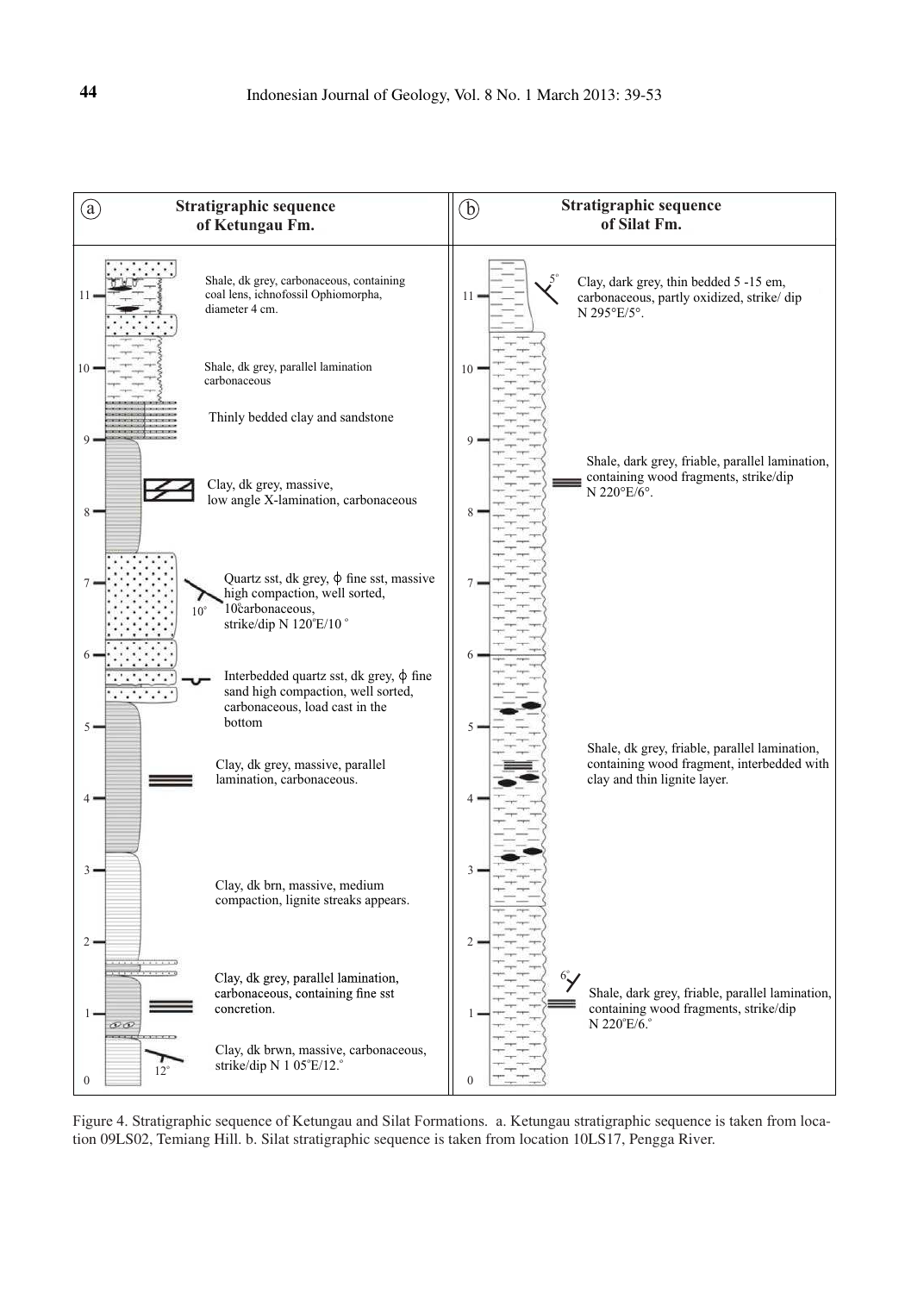

Figure 5. Thick layer of Ketungau Shale contains fine sand concretions and *Ophiomorpha* ichnofossil. Location of the outcrop is at point 09PE10,Sekalau River (see Figure 2 for the position on the map).

Total oil can be generated  $=$  (Expulsion effi ciency) x (Total HC volume) Where :

 $k = 0.7$  (constant value for shale)

 $TOC = Total Organic Carbon (in wt%)$ 

 $HI = Hydrogen Index (mg HC/ gr TOC)$ 

 $f =$  value of fractional conversion for HC maturity

Maturity is expressed as a fraction f between 0 (completely immature) and 1 (fully mature). Sluijk and Nederlof (1984, in Waples 1985) suggested a relationship between reflectance vitrinite values (Ro) and fractional conversion (f) of every types of kerogen, as shown in Figure 7.

## **SOURCE ROCK EVALUATION**



Figure 6. Carbonaceous shale of Silat Formation, outcropping at point 10LS17, Sengkuang Teribuk (see Figure 2 for the position on the map).

bon released from kerogen (S2), and the amount of organic carbon dioxide (S3). Whereas, totally eight samples were taken for GC-MS analysis (Table 2). The analysis were conducted for biomarker purposes in order to determine the origin of organic matter and the maturity level of the source rocks following the method recommended by Bordenave (1993). The analysis includes derivation values of n-alkanes, steranes, isoprenoids, and triterpanes.

Total hydrocarbon volume is calculated through the formula suggested by Waples (1985), as follows : Volume of  $HC = (k)$  x (TOC) x (HI)x(f) Total HC volume  $=$  (HC volume/cubic mile) x (cubic mile of source rock)

## **Origin of Organic Matter**

The origin of organic matter is determined from the content of normal alkanes, isoprenoids, triterpanes, and steranes in every samples analyzed. Biomarker analysis was conducted from two samples of the Ketungau Formation and six samples of the Silat Formation (Table 2).

Waples (1985) explains isoprenoid as a good indicator of depositional environment. High ratio of pr/ph (with CPI  $\leq$  1) usually marks oxidizing environment (Bordenave (1993). Peters and Moldowan (1993) mention that the presence of oleanane and gammacerane can be used to differentiate terrestrial high plant origin over hypersaline condition. While the application of sterane hase been used by Huang and Meinschein (1979, in Waples and Machihara, 1991), and Bordenave (1993) to determine the depositional environment. The relative amount of  $C_{27}-C_{29}$ in sterol is related to a specific range of depositional environment. Therefore, the content of sterane in the sediments will be useful in determining the origin of organic matter.

Biomarker analysis for all Ketungau samples show pr/ph ratio  $> 1$ , indicating an oxic marine condition (Table 2). Plotting of  $C_{27}-C_{29}$  distribution (Figure 8) also resulted in the similar depositional environment. However the presence of oleanane in all samples (ranging from 0.04 - 0.06;Table 2) suggests input of terrestrial high plants (Moldowan *et al.*, 1985; Peters and Moldowan, 1993). Therefore the environment suitable for these conditions is an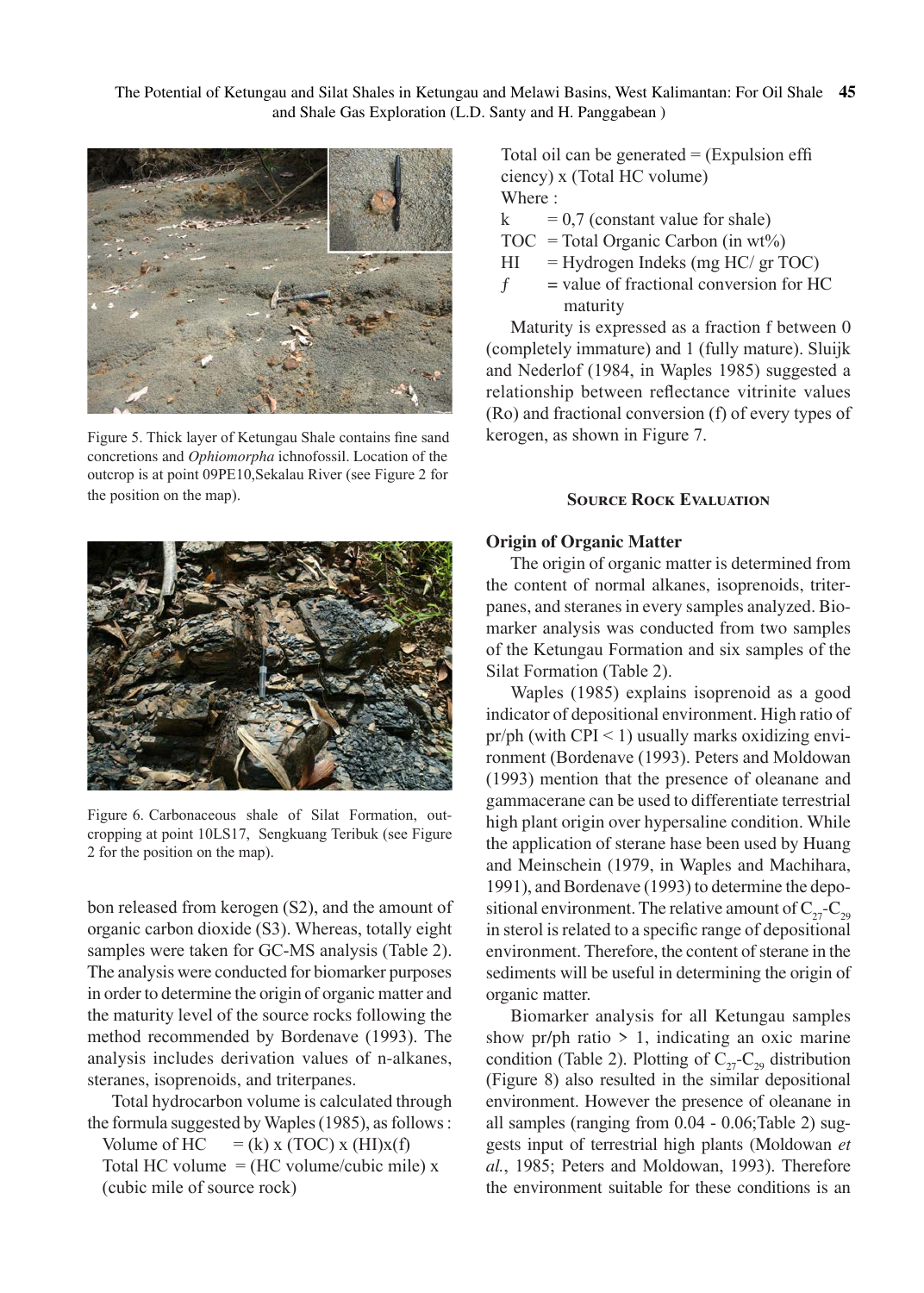| N <sub>o</sub> | Foma-<br>tion | Sample No. | Sam-<br>ple | Analized Lithology                                | <b>TOC</b> | S <sub>1</sub> | S <sub>2</sub> | S <sub>3</sub><br>PY |       | S2/S3 | PI   | PC            | $\rm T_{max}$ | H            | <sup>OI</sup>  |
|----------------|---------------|------------|-------------|---------------------------------------------------|------------|----------------|----------------|----------------------|-------|-------|------|---------------|---------------|--------------|----------------|
|                |               |            | Tipe        |                                                   | (%)        |                | mg/g           |                      |       |       |      | $(^{\circ}C)$ |               |              |                |
| $\mathbf{1}$   |               | 09 LS 02 A | <b>OC</b>   | Shale, dkgy, Hd                                   | 0.64       | 0.40           | 0.13           | 0.07                 | 0.53  | 1.86  | 0.75 | 0.04          | $360**$       | 20           | 11             |
| 2              |               | 09 LS 03 B | <b>OC</b>   | Shale, v dkgy, sl hd, slickensided (slighty meta) | 4.70       | 0.15           | 0.00           | 2.23                 | 0.15  | 0.00  | 1.00 | 0.01          | 412**         | $\mathbf{0}$ | 47             |
| 3              |               | 09 LS 05 A | OC          | Shale, v dkgy, sl hd, slickensided (slighty meta) | 4.72       | 0.09           | 0.00           | 0.20                 | 0.09  | 0.00  | 1.00 | 0.01          | 247**         | $\mathbf{0}$ | $\overline{4}$ |
| $\overline{4}$ |               | 09 LS 05 B | OC          | Shale, v dkgy, hd, slighty meta                   | 0.86       | 0.06           | 0.00           | 0.15                 | 0.06  | 0.00  | 1.00 | 0.00          | $246**$       | $\mathbf{0}$ | 18             |
| 5              | Ketungau      | 09 LS 11 D | <b>OC</b>   | Shale, brn dkgy                                   | 2.79       | 0.37           | 4.48           | 0.49                 | 4.85  | 9.14  | 0.08 | 0.40          | 424           | 160          | 18             |
| 6              |               | 09 PE 18 A | OC          | Shale, v dkgy/blk                                 | 10.53      | 0.18           | 7.52           | 2.43                 | 7.70  | 3.09  | 0.02 | 0.64          | 415           | 71           | 23             |
| 7              |               | 09 PE 18 C | <b>OC</b>   | coal, blk, vitreos                                | 50.63      | 1.32           | 66.86          | 5.66                 | 68.18 | 11.81 | 0.02 | 5.66          | 412           | 132          | <sup>11</sup>  |
| 8              |               | 09 YK 09   | <b>OC</b>   | claystone, gy-med dkgy                            | 0.74       | 0.05           | 0.42           | 0.16                 | 0.47  | 2.63  | 0.11 | 0.04          | 427           | 57           | 22             |
| 9              |               | 10 LS 13   | <b>OC</b>   | Sh, v dkgy                                        | 0.75       | 0.39           | 0.02           | 0.33                 | 0.41  | 0.06  | 0.95 | 0.03          | 433           | 3            | 44             |
| 10             |               | 10 LS 17 A | <b>OC</b>   | Sh, v dkgy                                        | 0.52       | 0.08           | 0.03           | 0.37                 | 0.11  | 0.08  | 0.73 | 0.01          | 273           | 6            | 71             |
| 11             |               | 10 LS 17 B | OC          | Sh, v dkgy                                        | 0.62       | 0.04           | 0.00           | 0.19                 | 0.04  | 0.00  | 1.00 | 0.00          | 246           | $\mathbf{0}$ | 31             |
| 12             |               | 10 LS 17 C | OC          | Sh, v dkgy                                        | 0.71       | 0.11           | 0.00           | 0.16                 | 0.11  | 0.00  | 1.00 | 0.01          | 273           | $\mathbf{0}$ | 23             |
| 13             | Silat         | 10 LS 20 A | <b>OC</b>   | Sh, v dkgy                                        |            |                |                |                      |       |       |      |               |               |              |                |
| 14             |               | 10 LS 20 B | OC          | Sh, v dkgy, calc                                  | 0.80       | 0.95           | 1.40           | 0.24                 | 2.35  | 5.83  | 0.40 | 0.20          | 439           | 174          | 30             |
| 15             |               | 10 LS 22 A | <b>OC</b>   | Sh, v dkgy, black                                 | 1.21       | 1.51           | 3.06           | 0.22                 | 4.57  | 13.91 | 0.33 | 0.38          | 442           | 252          | 18             |
| 16             |               | 10 LS 22 B | <b>OC</b>   | Sh, dkbrown-dkgy                                  |            |                |                |                      |       |       |      |               |               |              |                |
| 17             |               | 10 LS 23 A | OC          | Sh, v.dkgy.black                                  | 1.37       | 1.12           | 3.98           | 0.17                 | 0.17  | 23.41 | 0.22 | 0.42          | 445           | 290          | 12             |
| 18             |               | 10 LS 23 B | <b>OC</b>   | Sh, v.dkgy.black                                  | 1.72       | 1.36           | 4.67           | 0.21                 | 0.21  | 22.24 | 0.23 | 0.50          | 443           | 272          | 12             |

Table 1. TOC and Pyrolysis Rock Eval Data of Ketungau and Silat Formations

Table 2. GC-MS Data of Ketungau and Silat Formations

|                        | Forma-<br>tion | Sample No. | Sam-<br>ple<br>Type | <b>Analized</b><br>Lithol-<br>ogy | <b>EOM</b><br>(ppm) | TOC    | Sat.  |               | Arc. NSO   |           | Pr/                 | Pr/  |            | <b>Sterane</b> |     |     | Triterpane |                          |
|------------------------|----------------|------------|---------------------|-----------------------------------|---------------------|--------|-------|---------------|------------|-----------|---------------------|------|------------|----------------|-----|-----|------------|--------------------------|
| $\mathbf{N}\mathbf{0}$ |                |            |                     |                                   |                     |        |       | $(\%$ weight) |            | Pr/<br>Ph | $nC_{17}$ $nC_{13}$ |      | <b>CPI</b> | C27            | C28 | C29 | ΩI         | Gam-<br>mm               |
|                        | Ketungau       | 09 LS 02 D | <b>OC</b>           | sh, v.dkgy                        | 111.59              | $\sim$ | 44.44 | 3.7           | 51.86      | 1.24      | 0.94                | 0.19 | 0.98       | 43             | 24  | 33  | 0.04       |                          |
|                        |                | 09 LS 05 A | OC.                 | sh, v.dkgy                        | 1.015.90            | $\sim$ | 31.9  | 4.76          | 63.34      | 3.65      | 0.6                 | 0.29 | 1.05       | 48             | 24  | 29  | 0.06       | ٠                        |
|                        | Silat          | 10 LS 13   | OC                  | sh, v.dkgy                        | 178                 | 0.75   | 19.44 | 16.66 63.9    |            |           |                     |      |            | 49             | 23  | 27  | 0.13       | $\overline{\phantom{a}}$ |
| 4                      |                | 10 LS 17 B | OC.                 | sh, v.dkgy                        | 71                  | 0.62   | 13.79 | 13.79 72.42   |            |           |                     |      |            | 52             | 22  | 26  | 0.22       | $\overline{\phantom{a}}$ |
| 5                      |                | 10 LS 17 C | <sub>OC</sub>       | sh, v.dkgy                        | 102                 | 0.71   | 10.25 |               | 5.13 84.62 |           |                     |      |            | 62             | 20  | 18  | 0.11       | ٠                        |
| 6                      |                | 10 LS 22 A | OC.                 | sh, v.dkgy                        | 3066                | 1.21   | 69.1  |               | 8.97 21.93 |           |                     |      |            | 51             | 23  | 25  | 0.17       | $\overline{\phantom{a}}$ |
|                        |                | 10 LS 23 A | OC.                 | sh, v.dkgy                        | 2926                | 1.37   | 63.65 | 12.14 24.21   |            |           |                     |      |            | 49             | 21  | 29  | 0.03       | ۰                        |
| 8                      |                | 10 LS 23 B | OC.                 | sh, v.dkgy                        | 3386                | 1.72   | 56.61 | 13.46 29.93   |            | ٠         |                     |      |            | 49             | 22  | 29  | 0.02       | ٠                        |
| Remarks:               |                |            |                     |                                   |                     |        |       |               |            |           |                     |      |            |                |     |     |            |                          |

| www.com |  |
|---------|--|
|         |  |
| EС      |  |

| <b>EOM</b> | : gram bitumen/gram sample $x10^6$ (ppm) Pr |           | : Pristane                | <b>BDG</b> | : Biodegraded                                                               |
|------------|---------------------------------------------|-----------|---------------------------|------------|-----------------------------------------------------------------------------|
| Sat        | : Saturated fraction                        | Ph        | : Phytane                 | ОC         | $:$ Outcrop                                                                 |
| Aro        | : Aromatic fraction                         | $n-C_{n}$ | : Normal alkane           | ΟI         | : Oleanane                                                                  |
| <b>NSO</b> | : Polar fraction                            | CPI       | : Carbon Preference Index | <b>CPI</b> | : $(C_{25}+C_{27}+C_{29}+C_{31})^{2}$ <sup>*</sup> $(C_{25}+C_{28}+C_{30})$ |

open marine with the influence of fluvial channel as a terrestrial input that can be deposited.

While plotting of  $C_{27}-C_{29}$  distribution for Silat shales (Figure 8) shows an open marine or deep lacustrine environment. High amount of  $C_{27}$  indicates source from marine phytoplankton, whereas large amount of  $C_{29}$  indicates contribution from terrestrial input. Sample 10LS17C has the highest content of  $C_{27}$ sterane (ratio of  $\alpha\beta\beta C_{27}$  is 62; Table 2), refering to a deeper marine environment. Nevertheless, olenane appears in all Silat samples (ranging from 0.02 - 0.22;

Table 2), indicating the presence of terrestrial input in the environment.

### **Organic Richness**

For the purpose of assessing the source rock potential of the Ketungau and Silat shales, a diagram of crossplott between TOC (in wt %) and total generation potential (PY, in mg HC/g rocks) was made. The ranges of potential values used in the cross-plot are based on the classification suggested by Tissot and Welte (1984), Waples (1985), Peters (1986), and Bor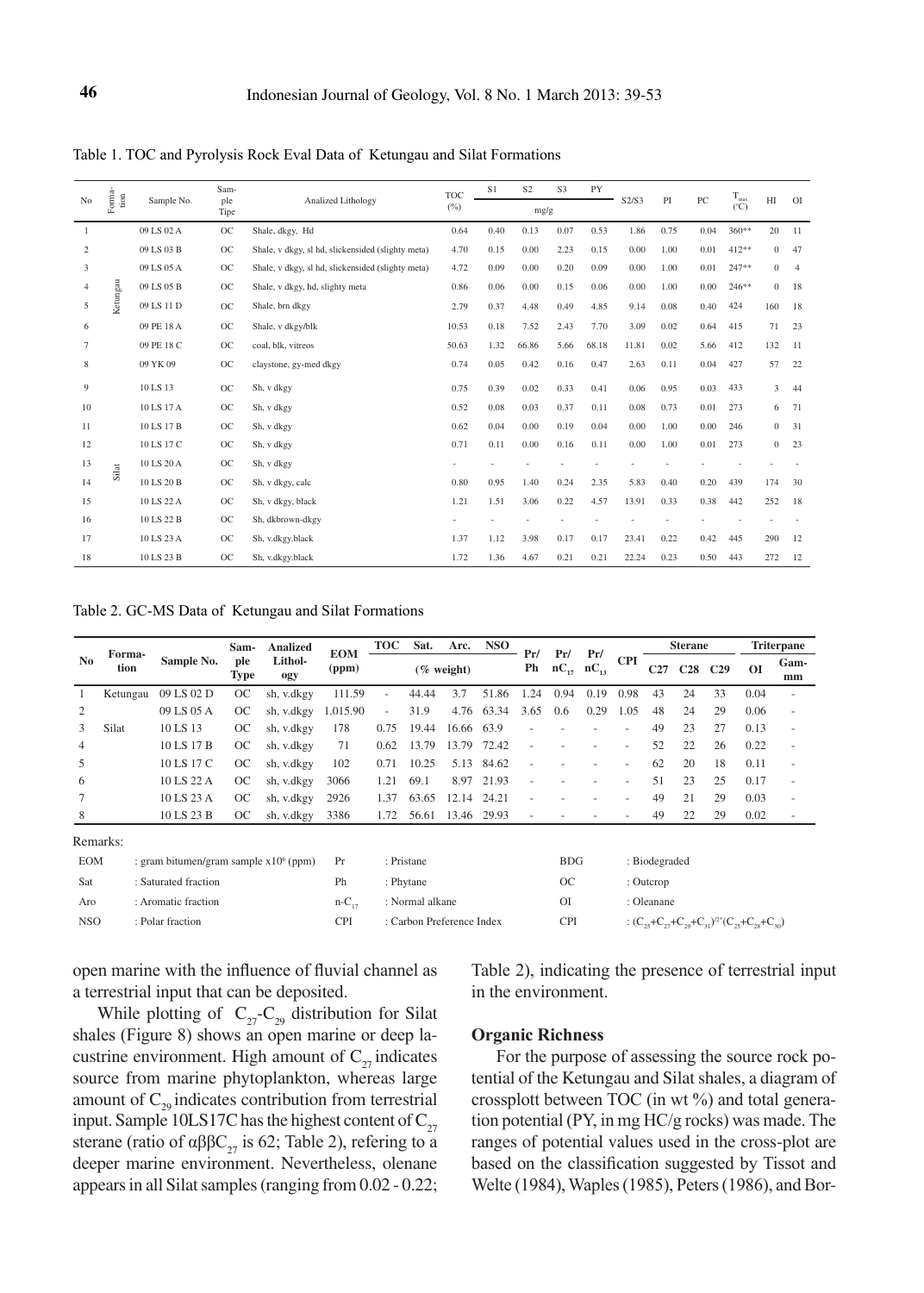The Potential of Ketungau and Silat Shales in Ketungau and Melawi Basins, West Kalimantan: For Oil Shale **47** and Shale Gas Exploration (L.D. Santy and H. Panggabean )



Figure 7. Curves showing the relationship between Ro values and fractional conversion (f) of every types of kerogen (Sluijk and Nederlof, 1984; in Waples, 1985).



Figure 8. Triangular diagram shows the correlation between depositional environment and sterol composition in organism (Huang and Meinschein 1979, in Waples and Machihara, 1991.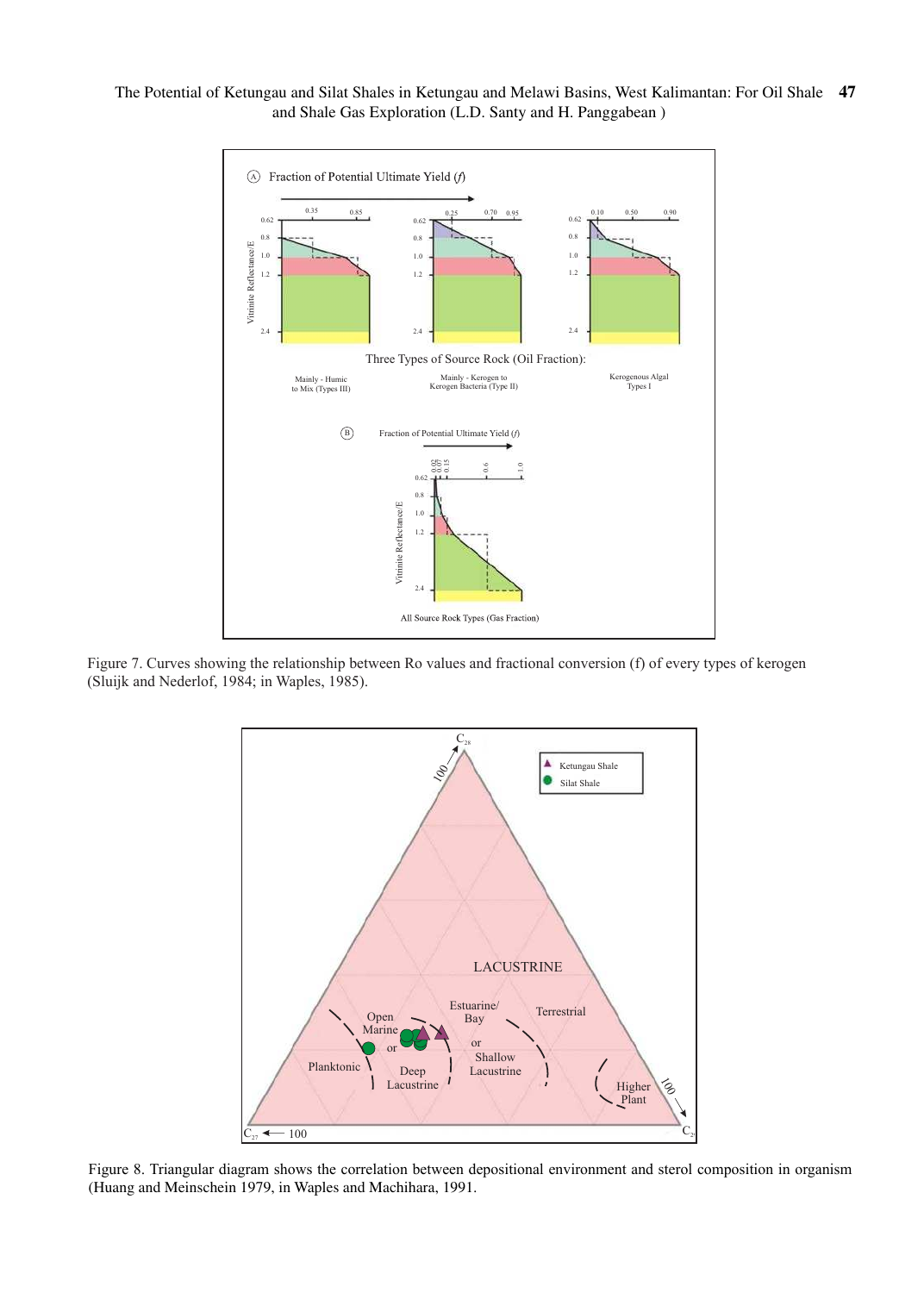denave (1993). The result of the cross-plot in Figure 9a shows that four samples from the Silat Formation and five samples from the Ketungau Formation are categorized as poor source rocks (TOC 0.52 - 4.72 wt %; PY 0.04 - 0.53 mg HC/g rock). One sample taken from a Ketungau coal layer (09PE 18C) shows an excellent source type (TOC 50.63 wt% and PY 68.18 mg HC/g rock).

Good source rock potentials (TOC 1.72 - 10.53 wt%; PY 6.03 - 7.70 mg HC/ g rock) are shown by one sample from the Ketungau shale (09PE 18A) and one sample from the Silat Shale (10LS 23B). While, three samples from the Silat shale (10LS20B, 10LS22A, and 10LS23A) and one sample from the Ketungau shale (09LS11D) are considered as fair source rocks (TOC 0.80 - 2.79 wt%; PY 2.35 - 5.10 mg HC/ g rock). A cross-plot between TOC *versus* Hydrogen Index (HI) was also made for a comparison (Figure 9b).

### **Kerogen Type and Maturity Indicator**

The crossplot between Hydrogen Index and  $T_{\text{max}}$ (Figure 10) shows that all samples from the Ketungau Formation are kerogen type III, derived from mixed marine algae and terrestrial plant, and tend to be more gas prone (Waples, 1985). While only one sample from the Silat Formation (10LS13) is identified as type III kerogen. Four samples from the Silat Formation are type II kerogen, derived dominantly from marine algae, and tend to be more oil prone.

Maturity indicator from pyrolisis temperature  $(T<sub>max</sub>)$  identifying five samples of the Ketungau Formation are immature ( $T_{\text{max}}$  < 435 °C). Whereas, four samples from the Silat Formation have reached maturity level, and only one sample (10LS13) is still immature.

Maturity indicator from biomarker analysis was taken for a comparison. Waples and Machihara (1991) mention that maturity indicator from kerogen and biomarker analyses is different. Kerogen has an immobile characteristic, therefore the maturity indicator from kerogen is similar to the rock or sediment maturity when it is found. While biomarker from bitumen fraction has a mobile characteristic in rock or sediments, so the maturity identification from biomarker can only be done for indigeneous bitumen.

Triterpane paramaters,  $C_{30}$  moretane/hopane, C<sub>27</sub>-trisnorhopane 17 $\alpha$ (H)-22,29-30 (Tm), and C<sub>27</sub>trisnorneohopane  $18\alpha$ (H)-22,29-30 (Ts) have been used as the biomarker maturity parameter (Figure 11). Two samples from the Ketungau Formation (09LS02D and 09LS 05A) indicate an immature to



Figure 9. a). Diagram TOC *vs* PY shows source rock potential of the Ketungau and Silat Formations b). Diagram TOC *vs* HI shows slightly different values of source rock potential compared to TOC *vs* PY crossplot.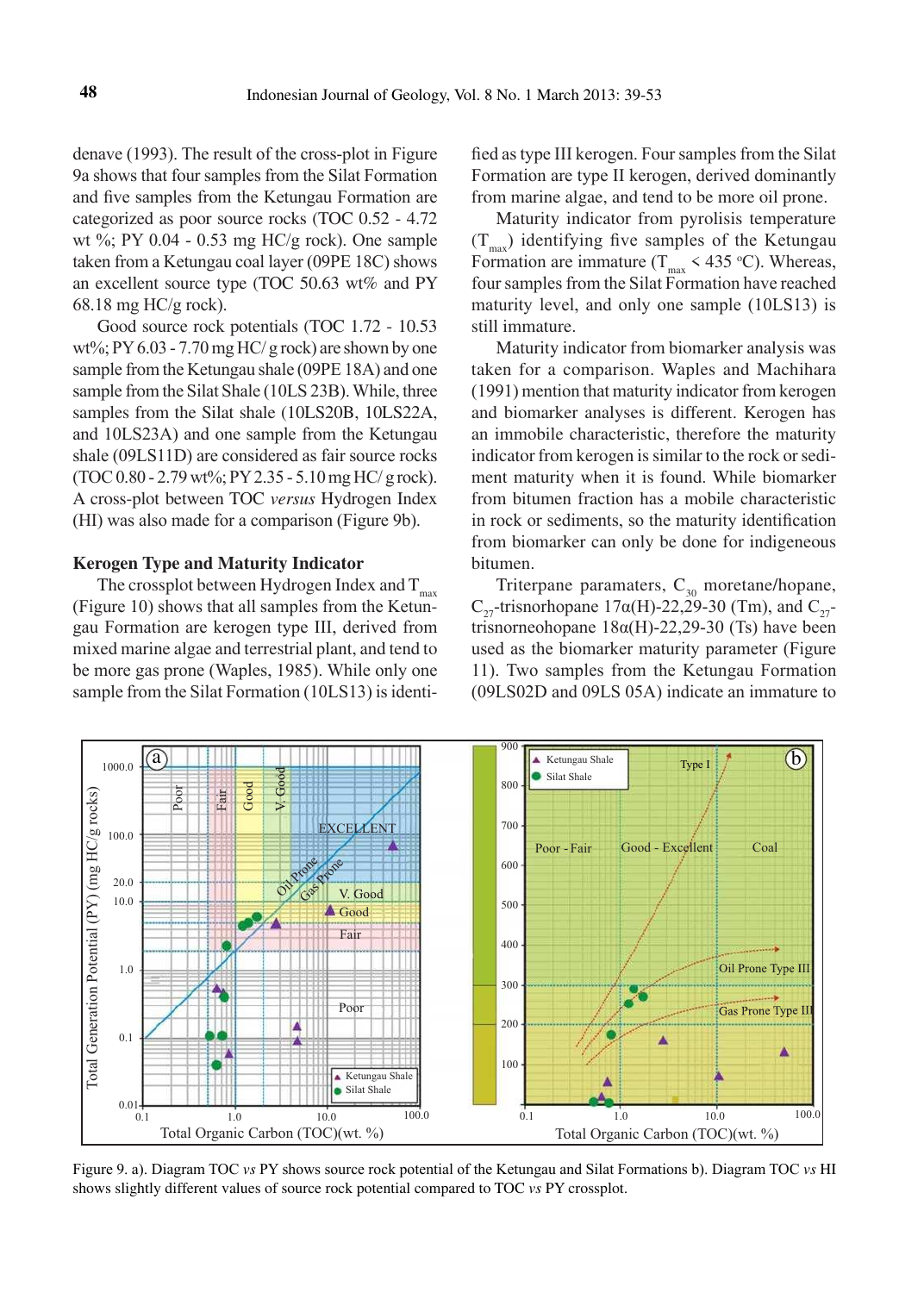

Figure 10. Crossplot between hydrogen index and  $T_{max}$  shows most of the Ketungau samples are immature, in the contrary most of the Silat shales have reached a mature condition.

early mature level. While one sample of the Silat Formation (10LS17C) shows peak mature level, and two samples (10LS23A and 10LS23B) have reached a late mature level.

### **Oil Shale/Shale Gas Potential**

So far, several main key parameters for oil shale to be economically produced according to Tissot and Welte (1984) are: 1) composition of organic matter, 2) TOC content and Oil Yield, and 3) density and type of kerogen. The kerogen in oil shale can be converted to oil through the chemical process of pyrolysis. During pyrolysis the oil shale was heated to ca500°C in the absence of air and the kerogen was converted to oil and separated out. The process is called "retorting" (Tissot and Welte, 1984). Thus, much more abundant organic matter within the shale and the higher TOC content and Oil Yield, are better, so that more oil could be generated during pyrolysis.

While, key parameters for potential shale gas are slightly more complicated, that include: 1) Reservoir thickness, 2) thermal maturity, 3) TOC content, 4) high gas in place, and 5) adsorbed gas capacity, and fracability or friability ( Jarvie, *et al.*, 2007; Ross and Bustin, 2008). Cipolla *et al*. (2009) mentions that typical shale gas reservoirs exhibit a net thickness of 50 to 600 ft (equivalent to 15 to 185 m), porosity of 2-8%, TOC content of 1-14%, and are found at depth ranging from 1,000 to 13,000 ft (equivalent to 300 to 4000 m).

Unlike in conventional oil and gas exploration, migration and trapping mechanism are not important factors, since the oil shale and shale gas explorations are conducted within the layer that was previously called as source rock or/ and cap rock. Therefore, the distribution of the Ketungau and Silat Formations within syncline structures will not become a major problem for potential exploration. In fact, it is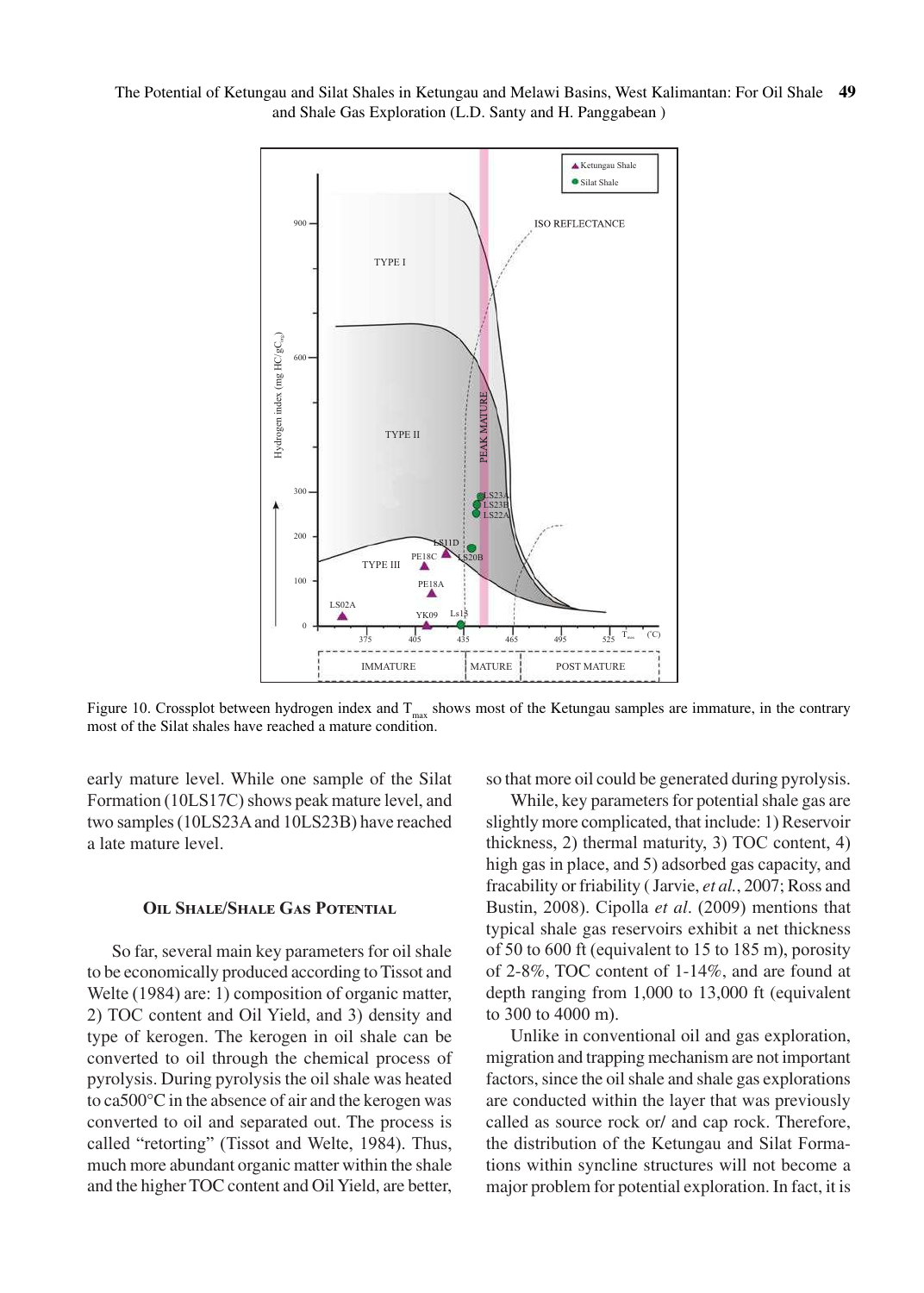

Figure 11. Triterpane maturity parameter shows different result of maturity indication for samples of Ketungau and Silat Formation

just suitable for the common structure of shale gas reservoir (Bowker, 2007).

### **Assessment for Ketungau Formation**

The Ketungau Formation is distributed within Ketungau syncline, on an area of about 2216 km2 (equivalent to 855.7 square miles), and the average thickness is 900 m (Santy *et al.* 2009 and Santy *et al.* 2010). The potential thickness to be accounted for the resources of oil and gas for the Ketungau Formation is estimated to be 10 % of the total thickness, which is 90 m (Sutjipto, 1992). Maturity becomes a big issue for Ketungau source rock, since most samples from this formation were identified to be immature. However, in order to show the possibility of potential oil shale and shale gas exploration, the volume of oil and gas that can be generated from this source rock will be estimated. TOC and HI calculation from sample 09LS11D has been used for this estimation (TOC 2.79 wt  $\%$ ; HI 160 mg HC/g rock; Table 1).

The Ketungau source rocks mostly consist of kerogen type III that can commonly generate about 20% oil and 80% gas as suggested by Waples (1985). However, because in oil shale exploration all fine organic rich sediment fraction can be converted into

liquid oil through pyrolysis, probably the amount of organic carbon capable of generating oil is thus 100% of the 2.79% of TOC.

Calculating the volume of oil generated, the relationship between f and Ro for humic to mix kerogen (type III) is used in this study as shown in Figure 7, which is 0.35 for the f value. Using the formula suggested by Waples (1985), then the volume of oil that can be generated from Ketungau source rock is :  $k$ )(TOC)(HI)( $f$ ) = (0.7) x (2.79) x (160) x (0.35)

 $= 109.368$  million barrels oil/cubic

mile of source rock

```
Volume of sediment = area x thickness = 2216 \text{ km}^2 x
```
 $0.09$  km = 199.44 km<sup>3</sup>  $= 47.84$  cubic mile

Total oil volume  $=$  (oil volume/ cubic mile) x (cubic miles of souce rock)

 $= 109.368 \times 47.84$ 

 $= 5.232.2$  million barrels

As the result, the total oil that can be converted from the Ketungau source rock is 5,232.2 million barrels.

 The volume of gas generated is calculated in the similar way, except that f for gas generation it is determined to be 0.07 from the curves of Ro vs f for gas fraction (Figure 7). TOC value is calculated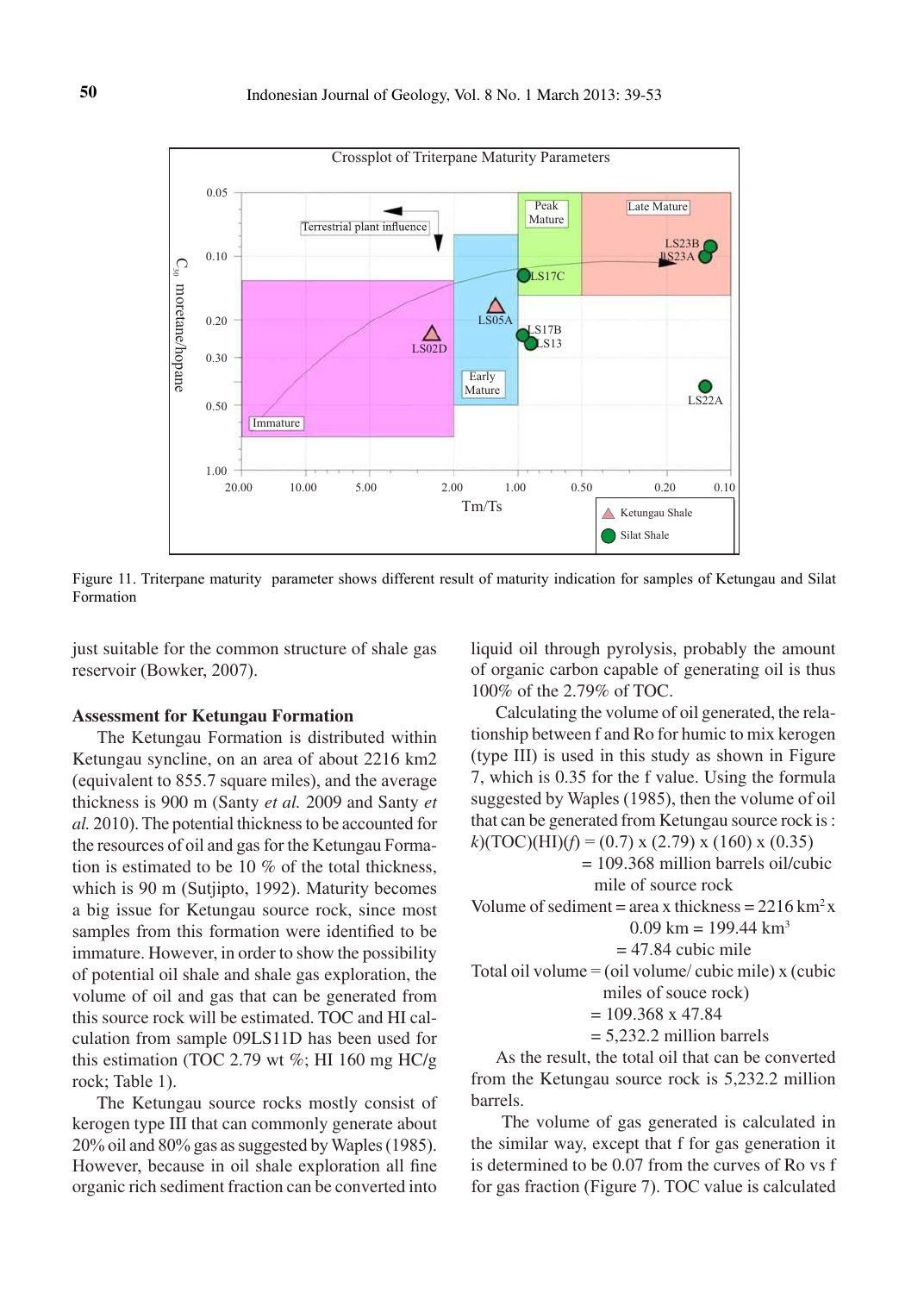80% of the 2.79% of TOC, or 2.23% (the amount of gas generated from type III kerogen). Constant k is multiplied by 6 (six) to obtain the volume of gas in billion of standard cubic feet per cubic mile of source rock. While, the effective thickness for shale gas layer is estimated 90 m.

The volume of gas that can be generated from the Ketungau source rock is :

 $= (0.7)$  x (6) x (2.23) x (160) x (0.07)

= 104.8992 billion cubic feet gas per cubic mile of source rock

Volume of sediments  $=$  area x thickness  $= 2216$  $\text{km}^2$  x 0.09 km = 199.44 km<sup>3</sup> = 47.848 cubic mile

Total gas volume = (gas volume/ cubic mile)  $x$ (cubic miles of souce rock) =  $104.8992 \times 47.848$  = 5019.2 billion cubic feet gas (BCF)

Then, the total gas that can be produced from the Ketungau shale layer is about 5019.2 BCF.

# **Assessment for Silat Formation**

The Silat Formation is distributed within Silat Syncline, on an area of about 715.4 km<sup>2</sup> (equivalent to 276.2 square miles), and 1000 m thick on the average (Heryanto *et al.*, 1993b; Suyono *et al.*, 2009; Santy *et al.*, 2010). Similarly, the potential thickness to be accounted for the resources of oil and gas for the Silat Shale is estimated to be 10 % of the total thickness, which is 100 m (Sutjipto, 1992). Maturity calculation for the Silat shale shows that almost all samples analyzed have reach mature levels. TOC and HI calculation from sample 10LS23C has been used for this estimation (TOC 1.72 wt %; HI 272 mg HC/g rock; Table 1).

Calculating the volume of oil generated, the relationship between f and Ro for humic to mix kerogen (type II) has been applied here as shown in Figure 7, which is 0.5 for the f value. Then, the volume of oil can be generated from Silat shale is:  $(k)(TOC)(HI)(f) = (0.7) x (1.72) x (272) x (0.5)$  $= 163.744$  million barrels oil/

 cubic mile of source rock Volume of sediment  $=$  area x thickness  $= 715.4$  $km^2$  x 0.1 km = 71.54 km<sup>3</sup>

 $= 17.16$  cubic mile Total oil volume  $=$  (oil volume/ cubic mile) x (cubic miles of souce rock)  $= 147.56 \times 17.16 = 2.532.6$  mil lion barrels

Therefore, the total oil that can be converted from Silat shale is around 2,532.6 million barrels.

The Silat shale source rock mostly consists of kerogen type II that can commonly generate about 90% oil and 10% gas (Waples, 1985). However, most shale gas play in the world comes from type II kerogen instead (Ross and Bustin, 2008; Cipolla *et al*., 2009). In order to get an illustration about gas potential from the Silat shale, 80% of gas generation from 1.72% of TOC, or 1.55% is used in this calculation. The value of constant k is multiplied by 6 to get the volume of gas in billion of standard cubic feet per cubic mile of source rock. While, the effective thickness for shale gas layer is 100 m.

Then, the total gas that can be generated from Silat shale is:

 $= (0.7)(6)(1.4)(272)(0.07)$ 

= 111.9552 billion cubic feet gas per cubic mile of source rock

Volume of sediment = area x thickness =  $715.4 \text{ km}^2$  $x$  0.1 km = 71.54 km<sup>3</sup>

 $= 17.16334$  cubic mile

Total gas volume =  $(gas$  volume/ cubic mile) x (cubic miles of souce rock)

> $= 111.9552 \times 17.16334 = 1.921.525$ billion cubic feet

Then, the total gas that can be produced from Silat shale layer is about 1,921.525 BCF or 1.92 TCF.

# **Conclusions**

The Ketungau and Silat Formations surely have good potential for unconventional oil shale or/and shale gas exploration. Apart of both formations having great sediment thickness, the composition of organic matter, TOC content and Oil Yield, density and type of kerogen are all important factors in oil shale and shale gas to be economically explored. The Ketungau shale mostly consist of kerogen type III, while the Silat shale consists of kerogen type II.

A total volume of oil which can be generated from oil shale production from the Ketungau Formation is about 5,232.2 million barrels, and the total gas that can be generated from the shale gas layer is about 5019.2 BCF. While, the total oil that can be generated from the Silat Shale is 2,532.6 million barrels, and total gas can be generated is 1.92 TCF. However, source rock maturity in the Ketungau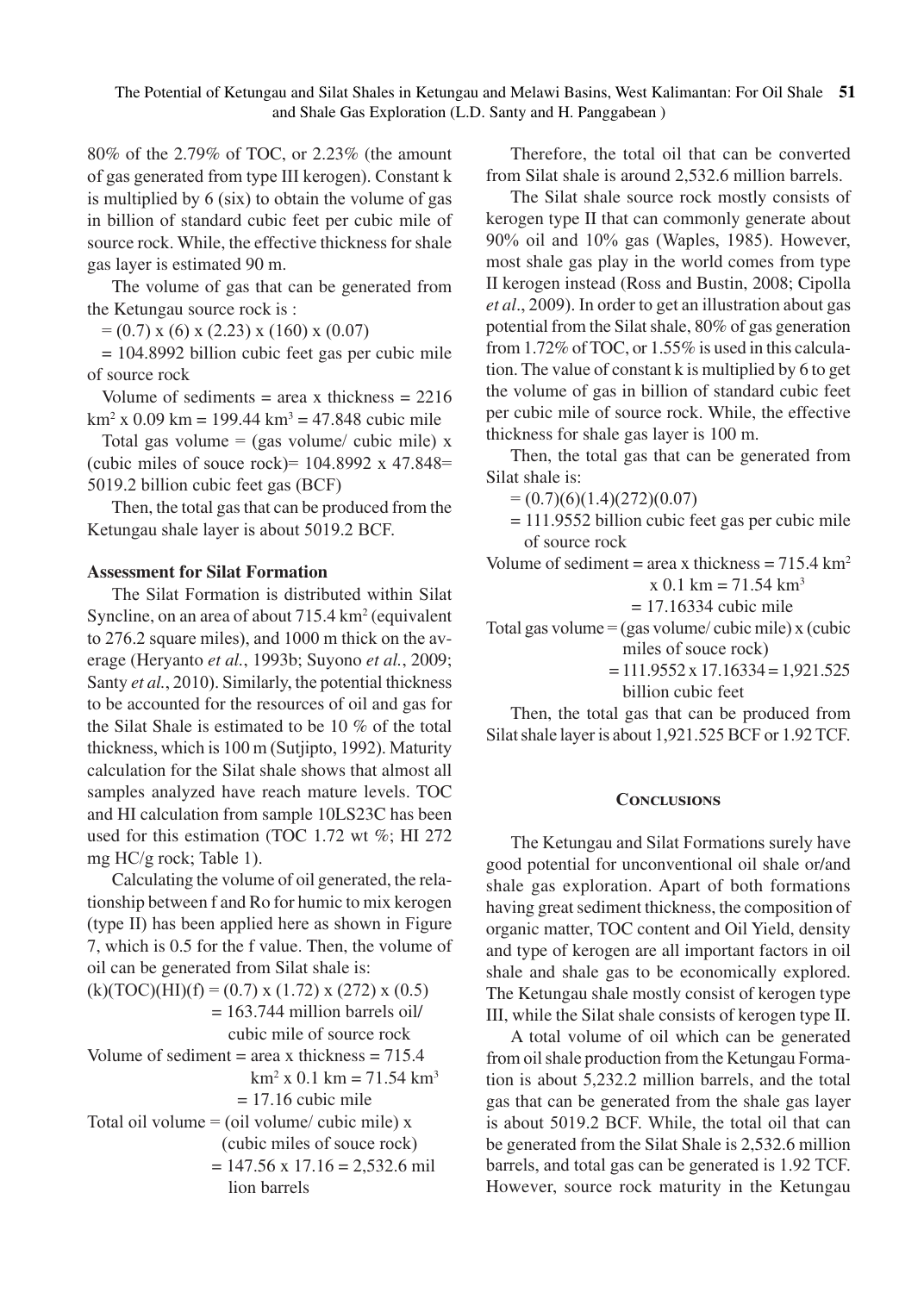Formation is variated, and is mostly still in immature level. This condition can surely decrease the potential of the Ketungau source rock to produce oil and gas. On the contrary, the Silat shale can become a very good source rock, since the maturity distribution in this formation is spreading more evenly, mostly reaching a mature level.

Acknowledgement-The authors wish to thank the Head of the Centre for Geological Survey, Geological Agency, and also the Programme Coordinator for Basin Dynamics who gave permission to publish this paper. The authors also extend gratitude to all colleagues that have helped and gave great contribution during the fieldwork, laboratory analysis, and also discussions.

#### **References**

- Bordenave, M.L., (eds) 1993. *Applied Petroleum Geochemistry*  Editions Technip, 27 Rue Ginoux 75737, Paris, Cedex 15, 524pp.
- Bowker, K.E., 2007. Barnett Shale gas production, Fort Worth Basin: Issues and discussion. *American Association of Petroleum Geologists, Bulletin*, 91 (4), p.523-533.
- Canadian Occidental Petroleum Ltd., 1992. Kalimantan, Indonesia Melawi Ketungau Basin Exploration Potential. *Unpublished report Canadian Occidental Petroleum Ltd*.
- Canadian Oxy, 1995. Final Well Report Kedukul-1 West Kalimantan Sintang PSC. *Unpublished report Canadian Oxy Indonesia.*
- Cipolla, C.L., Lolon, E.P., StrataGen Engineering, Erdle, J.C., and Rubin, B., 2009, Reservoir Modelling in Shale-Gas Reservoir, SPE 125530. *Society of Petroleum Engineers, West Virginia - USA*, p.1-19.
- Diessel, C. F.K., 1992. *Coal-bearing depositional systems*. Springer-Verlag, Berlin Heidelberg-New York-London-Paris-Tokyo-Hongkong-Barcelona-Budapest, 721pp.
- Gumilar, I.S., Agustyanto, D., Gunawan, EW., Irawan, D., Hamzah, A., and Saragih, R.Y., 2009. Penelitian Dinamika dan evolusi Cekungan Ketungau, Kalimantan Barat. *Laporan akhir Pusat Survei Geologi, laporan tidak terbit,* 89p.
- Gumilar, I.S., Agustyanto, D., Nugroho, E.H., Ismawan, Rijani, S., and Kusuma, A.B., 2010. Studi Cekungan Ketungau, Kalimantan Barat, Kalimantan Barat. *Laporan akhir Pusat Survei Geologi, laporan tidak terbit*. 56pp.
- Hall, R. and Nichols, G., 2002. Cenozoic Sedimentation and Tectonics in Borneo : Climatic Influences on Orogenesis. In: Jones, S.J. and Frostick, L. (eds.), *2002 Sedimen Flux to Basins : Causes, Controls, and Consequences*, The Geological Society of London, Special Publication.
- Hall, R., 1996. Reconstructing Cenozoic SE Asia: In: Hall R. and Blundell D., (eds.) *Tectonic evolution of Southeast Asia*. *Geological Society of London*, p. 153-184.
- Heryanto, R. Williams, P.R., Harahap, B.H., and Pieters, P.E., 1993a. *Peta Geologi Lembar Putussibau, Kalimantan, Skala 1: 250.000*, Pusat Penelitian dan Pengembangan Geologi, Bandung.
- Heryanto, R., Williams P.R., Harahap B.H., Pieters P.E., 1993b. *Peta Geologi Lembar Sintang, Kalimantan skala 1 : 250.00*. Pusat Penelitian dan Pengembangan Geologi, Bandung.
- Heryanto, R., Panggabean, H., Bachri, S., Suyono, Santi, L., Gumilar, I.S., Panjaitan, S., and Sudarwono, 2009. Cekungan Ketungau, Kalimantan Barat. *Desk Work, Pusat Survei Geologi.* p*.*109. tidak terbit.
- Jarvie, D.M., Hill., R.J., Ruble, T.E, and Pollastro, R.M., 2007. Unconventional shale-gas systems: The Mississippian Barnett Shale of north-central Texas as obe model for thermogenic shale gas assessment. *American Association of Petroleum Geologist, Bulletin*, 91 (4), p.475-499.
- Lemigas, 2004. Petroleum System Cekungan Melawi-Ketungau, Kalimantan Barat. Tim Studi Petroleum System Cekungan Melawi-Ketungau, *Laporan Penelitian PPPTMGB-Lemigas, Unpublished report,* 63 pp.
- Moldowan, J.M., Seifert, W.G., and Gallegos, E.J., 1985. Relationship between Petroleum Composition and Depositional Environment of Petroleum Source Rocks. In: *American Association of Petroleum Geologist Treatise of Petroleum Geology Reprint Series*, *No.8, Geochemistry*, p.1255-1268.
- Peters, E. and Moldowan, J., 1993. *The Biomarker Guide : Interpreting Molecular Fossils in Petroleum and Ancient Sediments,* Englewood Cliffs, Prentice Hall, 363pp.
- Peters, K.E., 1986. Guidelines for Evaluating Petroleum Source Rock Using Programmed Pyrolysis. *American Association of Petroleum Geologists, Bulletin*, 70(3), p.318-329.
- Pieters, P.E., D.S. Trails, and Supriatna S., 1987. Correlation of Early Tertiary Rocks Across Kalimantan. *Proceedings of Sixteenth Annual Convention of Indonesian Petroleum Association*,16, p.291-306.
- Pieters, P.E., Surono, and Noya Y., 1993. *Peta Geologi Lembar Nangaobat, Kalimantan, skala 1 : 250.00*, Pusat penelitian dan Pengembangan Geologi, Bandung.
- Ross, D.K. and Bustin, R.M., 2008. Characterizing The Shale Gas Resource Potential of Devonian - Mississippian Strata in The Western Canada Sedimentary Basin : Application of An Integrated Formation Evaluation, *American Association of Petroleum Geologists, Bulletin*, 92 (1), p.87-125.
- Santy, L.D., Nugroho, E.H., Kusworo, A., Hikmat, A. Suyoko, Hermanto, B., Putra A.P., and Saputra, A., 2009. Penelitian Dinamika dan Evolusi Cekungan Ketungau Bagian Barat, Kalimantan Barat. *Laporan akhir Pusat Survei Geologi, Bandung,* Badan Geologi, Kementerian Sumber Daya Energi, *laporan tidak terbit*. 134pp.
- Santy, L.D., Suyoko, and Putra, A.P., 2010. Penelitian Stratigrafi Cekungan Ketungau, Kalimantan Barat. *Laporan akhir Sesi-II, Pusat Survei Geologi*, Bandung, Badan Geologi, Kementerian Sumber Daya Energi, *laporan tidak terbit*. 134pp.